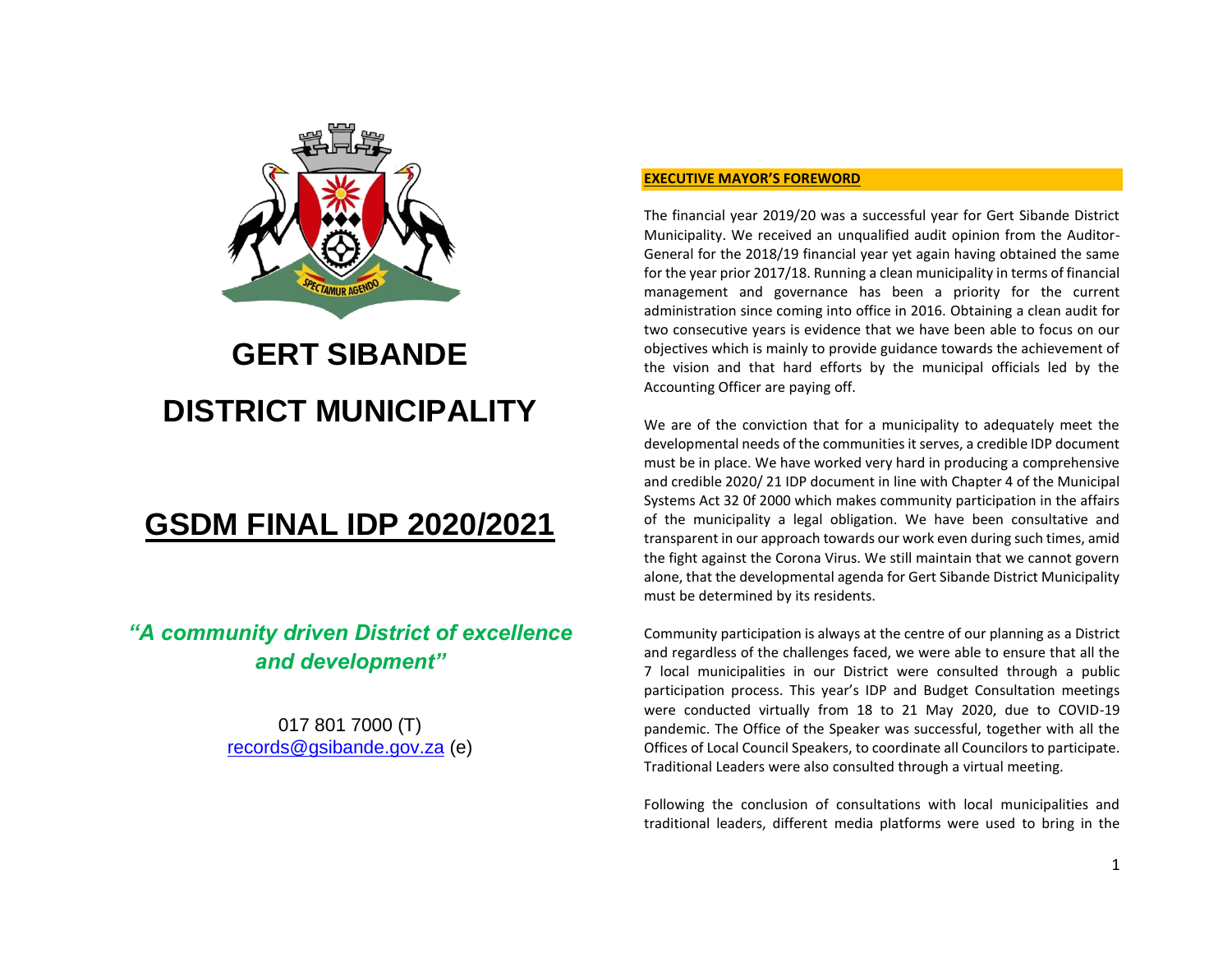communities into the developmental agenda such as community radios, social media and municipal websites to allow communities to input and further take ownership of the IDP. Further views were considered. The Consultations on the IDP and Budget revealed that there is a need to implement our projects with increased pace. This requires municipal administration to adopt credible procurement plans that would allow spending on projects in time.

The impact of COVID-19 has put a huge strain on the economy. The virus has exposed the faulty lines in our economy. Our economy continues to be a dual economy informed by our past. At the center and the forefront of this new economy should exist the previously disadvantaged. This must happen through our guidance and leadership. Our response in rejuvenation of the economy should be quick to avoid devastating impact of the pandemic.

Having been placed as a leading District in South Africa in terms of job creation through the EPWP programme, we are committed to ensure the growth of this programme and to find more innovative ways in order to create sustainable and dignified Jobs. Further interventions are planned in the agricultural and forestry sector, informal traders, construction, manufacturing, mining and the tourism industry in our response to the rejuvenation of our economy and the realization of economic freedom for our people.

The current administration is fully committed to the implementation of the planned projects as reflected in the IDP 2020/21 in line with the budget as adopted by Council on 28 May 2020.

**DISTRICT OVERVIEW**

Gert Sibande District Municipality is the largest of the three Districts in Mpumalanga Province at 31 841 km², covering 40% of the Mpumalanga Province's land mass.

According to Stats SA (2016 Community Survey - CS), Gert Sibande's population increased from 1 043 194 in 2011 to 1 135 409 people in 2016. This makes the District the smallest district in population amongst the three districts in the province.

| <b>of</b><br><b>Name</b>    | <b>Main Admin</b> | Area (km <sup>2</sup> ) | <b>Population Size</b> |
|-----------------------------|-------------------|-------------------------|------------------------|
| <b>Municipality</b>         | <b>Location</b>   |                         | (2016)                 |
| <b>Chief Albert Luthuli</b> | Carolina          | 5559                    | 187 630                |
| Dipaleseng                  | <b>Balfour</b>    | 2616                    | 45 232                 |
| Dr Pixley Isaka Ka          | Volksrust         | 5227                    | 85 395                 |
| Seme                        |                   |                         |                        |
| Govan Mbeki                 | Secunda           | 2955                    | 340 091                |
| Lekwa                       | Standerton        | 4585                    | 123 419                |
| Mkhondo                     | Piet Retief       | 4882                    | 189036                 |
| Msukaligwa                  | Ermelo            | 6017                    | 164 608                |

The vision, mission and values of the municipality were reviewed and debated during last Lekgotla and remain unchanged. The following statement reflects the vision and mission adopted by Council in 2018:

GSDM Vision:

"A Community Driven District of Excellence and Development"

#### and GSDM mission:

"To support and co-ordinate our local municipalities to provide excellent services and development"

This vision remained the point of reference throughout the financial year in all GSDMs activities and programmes which sought to ensure that the District was able to operate within its powers of function. The main role is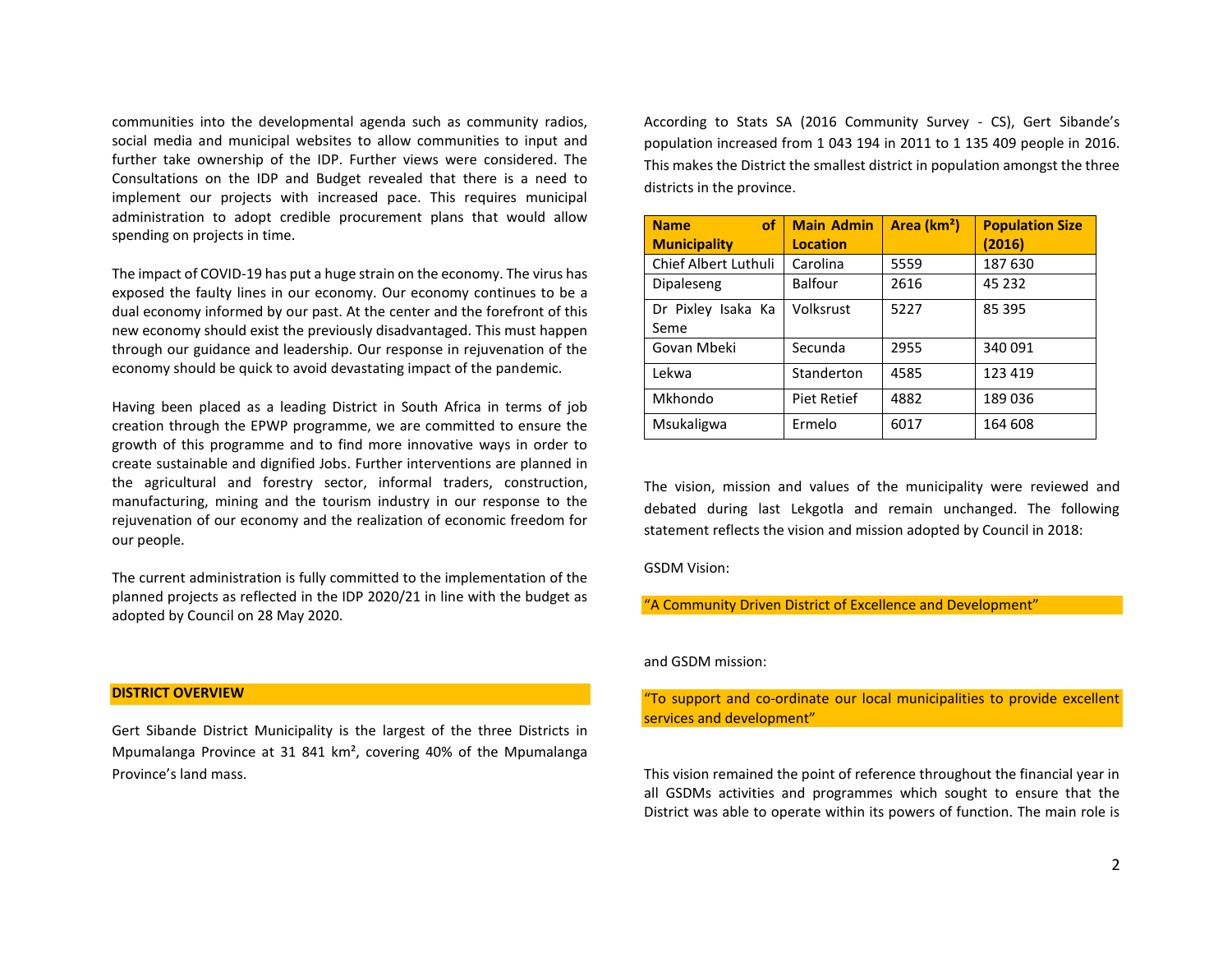that of supporting and coordinating local municipalities. The mission statement has since been clear which is 'To support and coordinate local municipalities to provide excellent services'

Gert Sibande District Municipality held its Strategic Planning Workshop during the month of January 2020, to review the the current 2019/2020 and align the proposed 2020/2021 IDP. The purpose of the strategic planning workshop was to consolidate the status quo document of the District Development Model, to revise the IDP based on the review of strategic goals, objectives, strategies and current community needs and to develop the IDP score card.

#### **GSDM STRATEGIC OBJECTIVES**

Strategic objectives are detailed, valued, and timed plans of what the District will do to meet each strategic goal and set out a work plan for the organization.

Proposed projects to be implemented over the next three financial years were also identified in order to implement the immediate short term strategies. A summary of the developed strategic objectives and their respective purpose statement and outcome are as follows;

| <b>KPA</b>                              | <b>Strategic Objective</b>                                 | <b>Programmes</b>              |
|-----------------------------------------|------------------------------------------------------------|--------------------------------|
| KPA 1<br>Municipal                      |                                                            | Institutional                  |
| Transformation<br>and<br>Organisational | To develop and retain skilled<br>and capacitated workforce | Capacity<br>Development        |
| Development                             |                                                            | Motivate<br>High<br>Performers |
|                                         |                                                            | Energy                         |
|                                         | To accelerate provision of<br>immediate & long-term bulk   | Water<br>and<br>Sanitation     |

| <b>KPA</b>                                                | <b>Strategic Objective</b>                                                                              | <b>Programmes</b>                                  |
|-----------------------------------------------------------|---------------------------------------------------------------------------------------------------------|----------------------------------------------------|
| KPA 2: Basic Service<br>Delivery<br>and<br>Infrastructure | infrastructure development<br>effective<br>and<br>support<br>to<br>sustainable<br>community<br>services | Roads<br>Maintenance                               |
| Development                                               | To facilitate and coordinate<br>of<br>provision<br>sustainable                                          | Community<br><b>Facilities</b><br>Maintenance      |
|                                                           | community<br>and<br>social<br>services                                                                  | <b>Library Services</b>                            |
|                                                           | provide<br>quality<br>To<br>and<br>sustainable<br>municipal                                             | Disaster<br>Management and<br><b>Fire Services</b> |
|                                                           | services.                                                                                               | Laboratory<br><b>Services</b>                      |
|                                                           |                                                                                                         |                                                    |
|                                                           |                                                                                                         | Environmental                                      |
|                                                           |                                                                                                         | Management                                         |
|                                                           |                                                                                                         | Services (EMS)                                     |
|                                                           |                                                                                                         | Municipal Health                                   |
|                                                           |                                                                                                         | Services                                           |
|                                                           |                                                                                                         | Sector                                             |
| KPA 3: Local Economic                                     | facilitate<br>To<br>economic                                                                            | Development                                        |
| Development:                                              | growth and development                                                                                  | <b>Special Initiatives</b>                         |
|                                                           |                                                                                                         | Enterprise                                         |
|                                                           |                                                                                                         | Development                                        |
|                                                           |                                                                                                         | Financial                                          |
| KPA<br>4:<br>Municipal                                    | To ensure financial viability                                                                           | Management                                         |
| Financial Viability and                                   | and provide support to local                                                                            | Municipal                                          |
| Management                                                | municipalities                                                                                          | Support                                            |
|                                                           |                                                                                                         | <b>Budget</b>                                      |
|                                                           |                                                                                                         | Management and                                     |
|                                                           |                                                                                                         | Reporting                                          |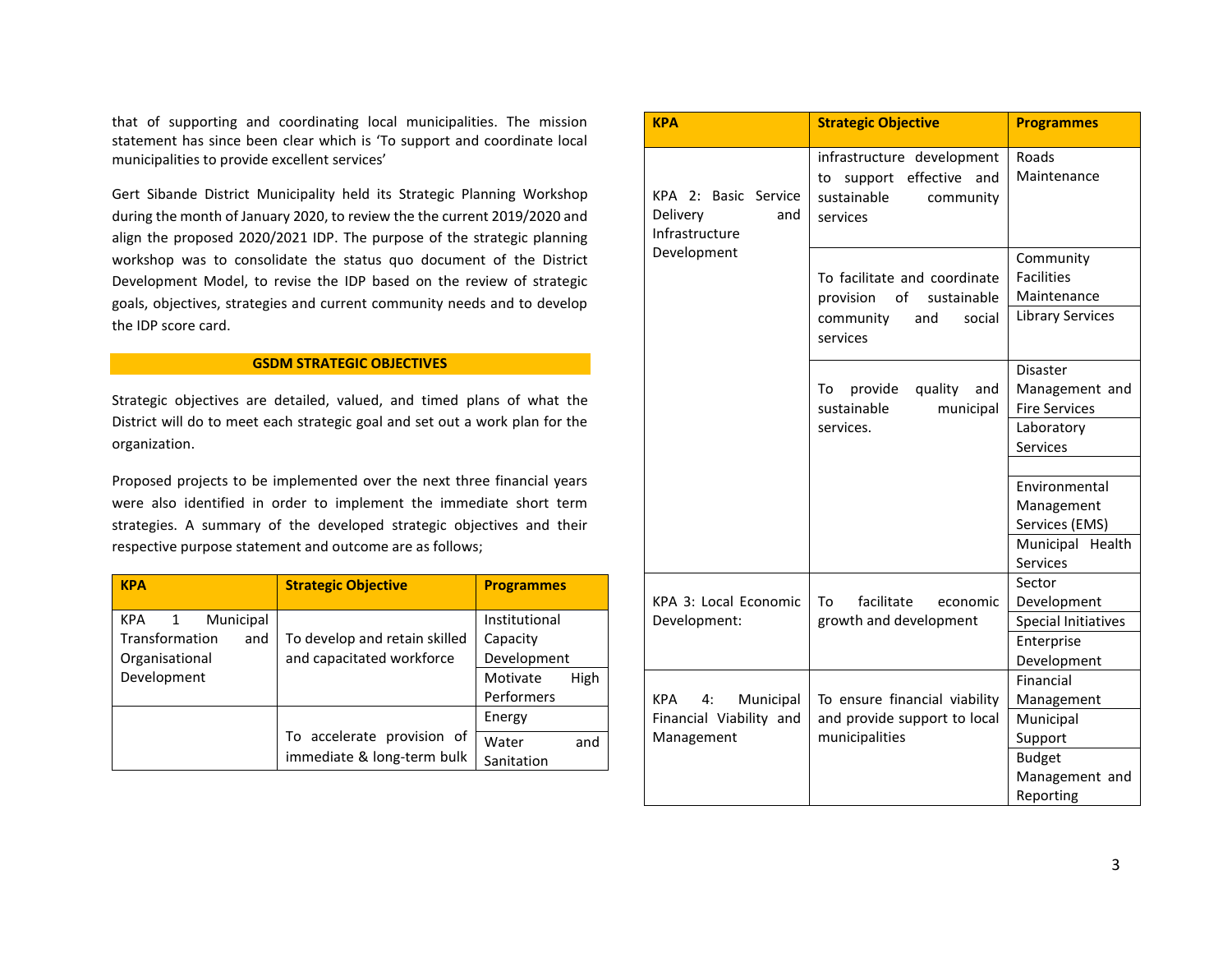| <b>KPA</b>                  | <b>Strategic Objective</b>  | <b>Programmes</b>                 |
|-----------------------------|-----------------------------|-----------------------------------|
|                             |                             | Asset<br>Management               |
|                             |                             | Supply<br>Chain                   |
|                             |                             | Management                        |
|                             |                             | Governance<br>and                 |
|                             |                             | Administration                    |
| <b>KPA</b><br>5:<br>Good    | effective<br>Tο<br>ensure   | Communications                    |
| Governance and Public       | the<br>in<br>governance     | Public                            |
| Participation               | administration<br>of<br>the | Participation                     |
|                             | institution                 | Performance                       |
|                             |                             | Management                        |
|                             |                             | Information                       |
|                             |                             | Communication                     |
|                             |                             | Technology (ICT)                  |
|                             |                             | <b>Internal Audit</b>             |
|                             |                             | <b>Risk Management</b>            |
|                             |                             | <b>Strategic Planning</b>         |
| <b>KPA</b><br>6:<br>Spatial | To support and coordinate   | Development                       |
| Analysis<br>Development     | spatial transformation      | Control                           |
| and Rationale               |                             | Intelligence<br>and<br>Monitoring |

Training of ward committees

Resources that are concentrated at National to be cascaded down to LMs for municipalities to be able to fight the coronavirus successfully.

Job creation

There is a need to have steady electricity provision

Request for roads to be upgraded

#### **2020/2021 MTREF THREE YEAR PERIOD**.

The Departmental allocation funds were mainly applied towards bursaries, people with disabilities, municipal health, co-operatives, LED and Tourism. These allocations are prioritized and are in line with the powers and functions of the District Council.

#### **Summary of Community/ Stakeholder Participation**

| <b>GERT SIBANDE DISTRIC MUNICIPALITY (ISSUES RAISED BY THE</b>                  |
|---------------------------------------------------------------------------------|
| <b>COMMUNITY)</b>                                                               |
| Upgrading of ICT infrastructure to be equal to the challenge of the<br>COVID-19 |
| sucker truck to service toilets in rural areas                                  |
| Shortage of municipal land for cemetery                                         |
| Need for boreholes and JoJo tanks in farm areas.                                |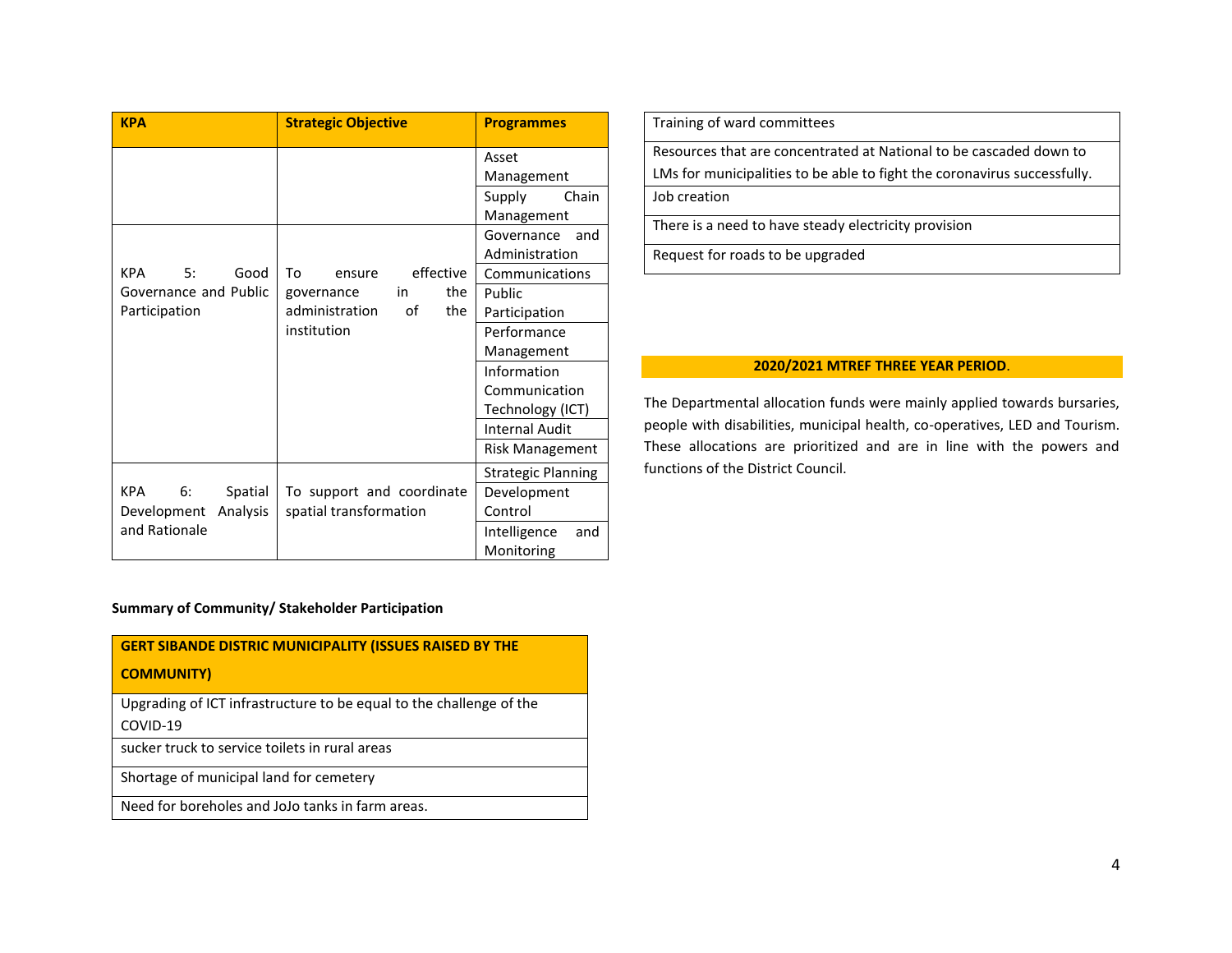#### **DEPARTMENTAL BUDGET ALLOCATION**

| <b>Description</b>                                    | Budget 2021 | Budget 2022   | Budget 2023 |
|-------------------------------------------------------|-------------|---------------|-------------|
| 110256027 Municipal Manager Promotion of the District | 1600000     | 1680000       | 1764000     |
|                                                       |             |               |             |
| 111256112 ITS Pothole Repair Materials Aspha          | 2 500 000   | 5 000 000     | 5 000 000   |
| 111256113 ITS Community Hall Revonation               |             | 1 000 000     | 1 000 000   |
|                                                       | 2 500 000   | 6 000 000     | 6 000 000   |
|                                                       |             |               |             |
| 112256005 SAMSRA GAMES                                | 230 000     | 241 500       | 253 575     |
| 112256007 Corporate Services Bursaries                | 1575000     | 1653750       | 1736438     |
| 112256097 Corporate Services ISDG                     | 10 000 000  | 10 500 000    | 11 000 000  |
|                                                       | 11 805 000  | 12 395 250    | 12 990 013  |
|                                                       |             |               |             |
| 113256012 Community Soc Serv Disaster Management      | 630 000     | 661 500       | 694 575     |
| 113256017 Community Social Serv Municipal Health      | 1 380 000   | 2 500 000     | 3 000 000   |
| 113256091 Community Soc Serv Reg Lib IS               | 210 000     | 220 500       | 231 525     |
| 113256108 Community Soc Serv Enviromental Services    | 700 000     | 1 100 000     | 1 500 000   |
|                                                       | 2920000     | 4 4 8 2 0 0 0 | 5426100     |
|                                                       |             |               |             |
| 114256541 Financial Services Operation Clean Audit    | 525 000     | 551 250       | 578 813     |

| <b>Description</b>                                | Budget 2021 | Budget 2022   | Budget 2023 |
|---------------------------------------------------|-------------|---------------|-------------|
| 115256009 Planning Rev CollData Cleanse           | 2 168 040   | 2 276 442     | 2 390 264   |
| 115256015 Planning Traditional Affairs            | 63 000      | 66 150        | 69 458      |
| 115256022 Planning LED Tourism Agriculture        | 500 000     | 700 000       | 700 000     |
| 115256023 Planning IDP New Update                 | 50 000      | 350 000       | 350 000     |
| 115256081 Planning Regional Airport Planning      | 2 000 000   | 200 000       | 100 000     |
| 115256084 Planning Siyathuthuka Albert Luthuli    | 1 250 000   | 1 3 1 2 5 0 0 | 1 378 125   |
| 115256085 Planning Siyathuthuka Msukaligwa        | 955 196     | 1002955       | 1053103     |
| 115256086 Planning Siyathuthuka Govan Mbeki       | 1075347     | 1 1 2 9 1 1 4 | 1 185 570   |
| 115256087 Planning Siyathuthuka Mkhondo           | 1 250 000   | 1 3 1 2 5 0 0 | 1 378 125   |
| 115256088 Planning Siyathuthuka Lekwa             | 1059440     | 1 1 1 2 4 1 1 | 1 168 032   |
| 115256089 Planning Siyathuthuka Dipaleseng        | 798 557     | 838 484       | 880 409     |
| 115256090 Planning Siyathuthuka Dr Pixley Ka Seme | 1 007 265   | 1057628       | 1 110 510   |
| 115256095 Planning RR Asset Manage System         | 2 593 000   | 2735000       | 2735000     |
| 115256106 Planning CoOperatives                   | 750 000     | 1 000 000     | 1 000 000   |
| 115256107 Planning Munic Plan Sector Plan         | 500 000     | 500 000       | 500 000     |
| 115256108 Planning Rural Agric Development        | 500 000     | 500 000       | 500 000     |
| 115256109 Feasibility Studies                     |             | 550 000       | 55 000      |
|                                                   | 16 519 844  | 16 643 186    | 16 553 595  |

| <b>Description</b>                                      | Budget 2021 | Budget 2022 | Budget 2023 |
|---------------------------------------------------------|-------------|-------------|-------------|
| 116255818 Executive Mayor Committee Donations           | 500 000     | 572 250     | 600 863     |
| 116256004 Culture Sport and Recreation                  | 500 000     | 525 000     | 551 250     |
| 116256008 Exec Mayor Comm Coordination of HIVAIDS       | 400 000     | 735 000     | 771750      |
| 116256011 Exec Mayor Comm Youth Development             | 1 380 000   | 1547700     | 1625085     |
| 116256013 Exec Mayor Comm Womens Dev Capacity           | 200 000     | 220 500     | 231 525     |
| 116256014 Exec Mayor Comm Religious Affairs             | 100 000     | 105 000     | 110 250     |
| 116256016 Exec Mayor Comm Office Rights of the Child    | 500 000     | 525 000     | 551 250     |
| 116256018 Exec Mayor Comm People with Disability        | 250 000     | 262 500     | 275 625     |
| 116256083 GSDM Marathon-Annual Event                    | 600 000     | 630 000     | 661 500     |
| 116256094 Exec Mayor Comm Mayoral Imbizo's              | 300 000     | 315 000     | 330 750     |
| 116256119 Executive Mayor Committee Donations Tradition | 765 000     | 803 250     | 843 413     |
|                                                         | 5 495 000   | 6 241 200   | 6 553 260   |
|                                                         |             |             |             |
| 118256026 Off of the Speaker Capacity Building          | 600 000     | 630 000     | 661 500     |
| 118256093 Office of the Speaker Public Participation    | 1 000 000   | 1050000     | 1 102 500   |
|                                                         | 1 600 000   | 1680000     | 1764000     |
|                                                         |             |             |             |
| 119256118 Office of the Chief Whip Community Projects   | 500 000     | 367 500     | 385 875     |
|                                                         |             |             |             |
| <b>Total Departmental allocations</b>                   | 43 464 844  | 50 040 386  | 52 015 655  |

#### **TRANSFERS AND SUBSIDIES**

| <b>Description</b>                                      | Budget 2021 | Budget 2022 | Budget 2023 |
|---------------------------------------------------------|-------------|-------------|-------------|
| 113256109 Community Soc Serv Library Research and Cases | 250 000     | 551 250     | 578 813     |
| 111256118 GSDM Infrastructure Master Plans              |             | 2 000 000   | 2 000 000   |
| 111256200 Rehabillitation of Roads                      | 4 000 000   | 2 000 000   | 500 000     |
| <b>111256116 SANITATION</b>                             | 2 000 000   | 2 000 500   | 3 000 000   |
| 190256761 Pixley Ka Seme Water Quality Testing          | 341 250     | 358 313     | 376 228     |
| 184256754 Dipaleseng Water Quality Testing              | 210 000     | 220 500     | 231 525     |
| 180256744 Lekwa Water Quality Testing                   | 210 000     | 220 500     | 231 525     |
| 172256734 Water Quality Testing Mkhondo                 | 367 500     | 385 875     | 405 169     |
| 160256721 Govan Mbeki Water Quality Testing             | 315 000     | 330 750     | 347 288     |
| 150256713 Msukaligwa Water Quality Testing              | 341 250     | 358 313     | 376 228     |
| 130256703 Albert Luthuli Water Quality Testing          | 210 000     | 220 500     | 231 525     |
| Disaster Management Relief (COVID-19)                   | 14 939 575  |             |             |
|                                                         | 23 184 575  | 8 646 500   | 8 278 300   |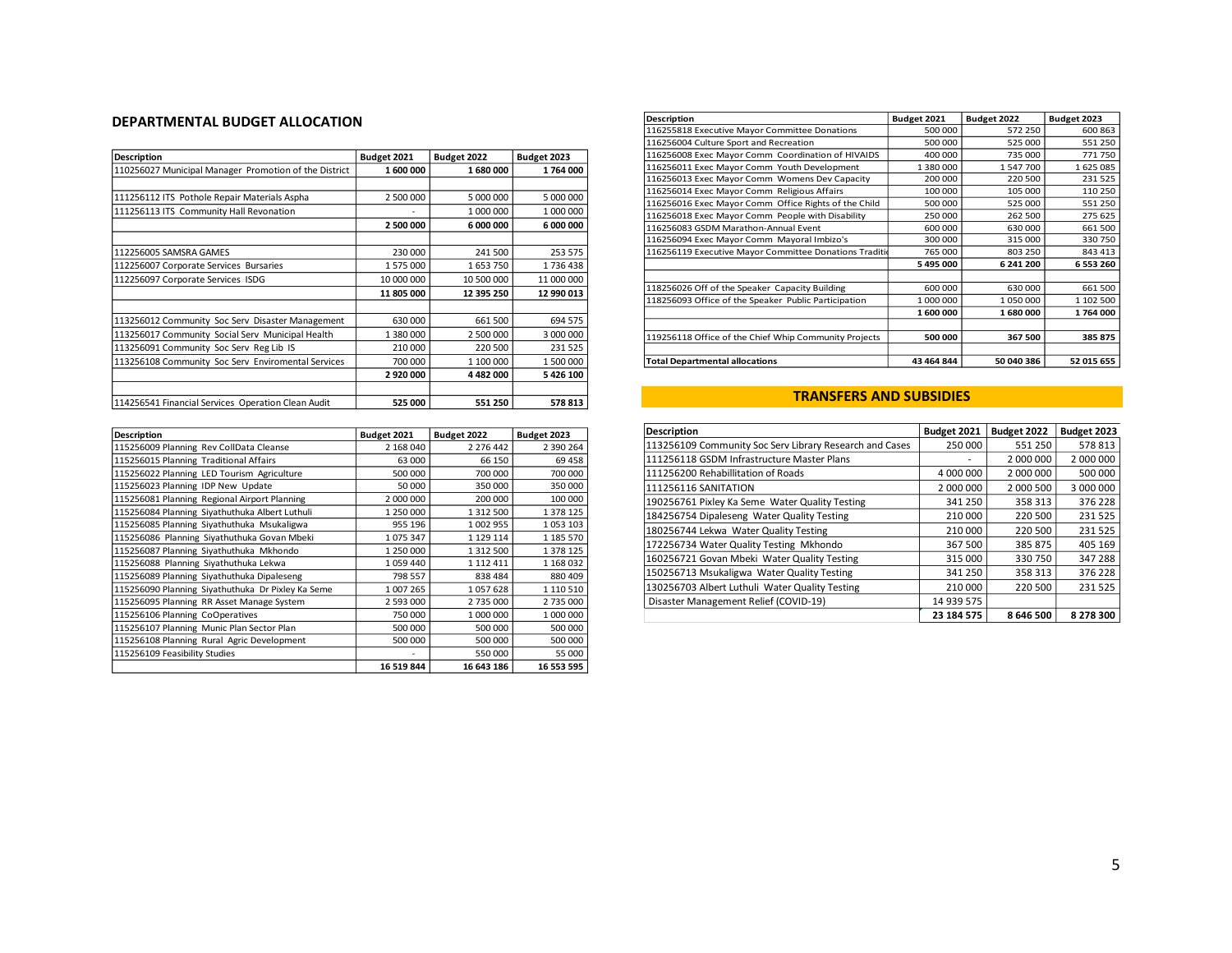| <b>SECTOR DEPARTMENTS PROJECTS</b> |                        |                          |                      |                       |                 |                   |                          |  |  |
|------------------------------------|------------------------|--------------------------|----------------------|-----------------------|-----------------|-------------------|--------------------------|--|--|
| <b>Provincial</b>                  | <b>Chief Albert LM</b> | <b>Dipaleseng LM</b>     | <b>Dr Pixley Ka</b>  | <b>Govan Mbeki LM</b> | <b>Lekwa LM</b> | <b>Mkhondo LM</b> | <b>Msukaligwa LM</b>     |  |  |
| <b>Departments</b>                 |                        |                          | <b>Isaka Seme LM</b> |                       |                 |                   |                          |  |  |
| Department of                      | R70 823 000,00         | $\overline{a}$           |                      | R809 393 000,00       |                 | R112 865 000,00   | R84 709 000,00           |  |  |
| Health                             |                        |                          |                      |                       |                 |                   |                          |  |  |
| Department of                      | R12 000 000,00         | R18 000 000,00           | $\blacksquare$       | R66 100 000,00        |                 | R46 882 000,00    | $\overline{\phantom{a}}$ |  |  |
| Social                             |                        |                          |                      |                       |                 |                   |                          |  |  |
| Development                        |                        |                          |                      |                       |                 |                   |                          |  |  |
| Department of                      | R784 297 000,00        | R188 134                 | R12 960 000,00       | $\blacksquare$        | R10 856 000,00  | R22 414 400,00    | R134 297 000,00          |  |  |
| Public Work,                       |                        | 000,00                   |                      |                       |                 |                   |                          |  |  |
| Road and                           |                        |                          |                      |                       |                 |                   |                          |  |  |
| Transport                          |                        |                          |                      |                       |                 |                   |                          |  |  |
| Department of                      | R58 500 000,00         | $\overline{\phantom{a}}$ | $\blacksquare$       | R4 400 000,00         | R2 200 000,00   | R20 500 000,00    | R59 600 000,00           |  |  |
| Culture, Sports                    |                        |                          |                      |                       |                 |                   |                          |  |  |
| and Recreation                     |                        |                          |                      |                       |                 |                   |                          |  |  |
| Department of                      | $\overline{a}$         | $\overline{a}$           | $\overline{a}$       | R1 500 000,00         |                 |                   |                          |  |  |
| Economic                           |                        |                          |                      |                       |                 |                   |                          |  |  |
| development                        |                        |                          |                      |                       |                 |                   |                          |  |  |
| and Tourism                        |                        |                          |                      |                       |                 |                   |                          |  |  |
| Department of                      | R182 637 053,00        | R27 816 600,00           | R10 609 800,00       | R62 689 334,00        | R48 640 000,00  | R95 944 228,00    | R19 764 084,00           |  |  |
| Human                              |                        |                          |                      |                       |                 |                   |                          |  |  |
| Settlements                        |                        |                          |                      |                       |                 |                   |                          |  |  |
| Department of                      | R1 552 416,00          | R365 368,00              | R908 472,00          | R903 840,00           | R1 702 920,00   | R1 465 680,00     | R4 786 960,00            |  |  |
| Community                          |                        |                          |                      |                       |                 |                   |                          |  |  |
| Safety, Security                   |                        |                          |                      |                       |                 |                   |                          |  |  |
| and Liason                         |                        |                          |                      |                       |                 |                   |                          |  |  |
| Department of                      | R249 129 019,00        | R4 958 255,00            | R56 651 707,00       | R210 898 535,00       | R35 765 407,00  | R549 255 543,00   | R133 310 302,00          |  |  |
| Education                          |                        |                          |                      |                       |                 |                   |                          |  |  |
| Department of                      | R62 154 700,00         | R52 151 500,00           | R302 151             | R57 151 500,00        | R52 151 500,00  | R24 771 500,00    | R65 151 500,00           |  |  |
| Agriculture,                       |                        |                          | 525,00               |                       |                 |                   |                          |  |  |
| rural                              |                        |                          |                      |                       |                 |                   |                          |  |  |
| develoment,                        |                        |                          |                      |                       |                 |                   |                          |  |  |
| land and                           |                        |                          |                      |                       |                 |                   |                          |  |  |
| eviornmental                       |                        |                          |                      |                       |                 |                   |                          |  |  |
| affairs                            |                        |                          |                      |                       |                 |                   |                          |  |  |